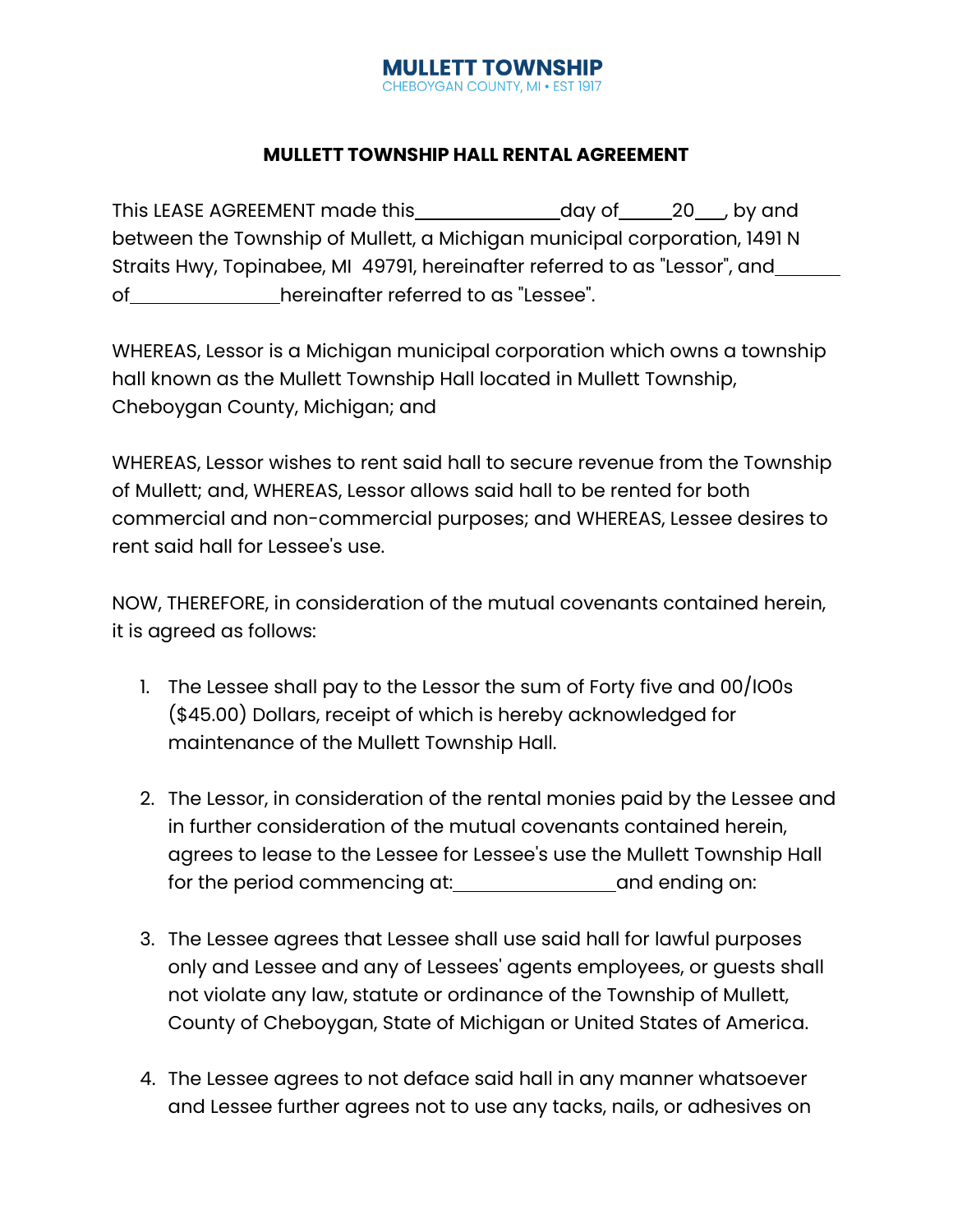### **MULLETT TOWNSHIP** *NGAN COUNTY, MI . ES*

the floor, ceiling or walls of said hall when decorating the same. Lessee shall be responsible, at Lessee's cost, to remove any rubbish, trash or refuse generated during the use of said hall by the Lessee.

- 5. The Lessee agrees to clean said hall after Lessee's use of the same to the satisfaction of the Lessor.
- 6. The Lessee agrees to pay to and reimburse Lessor in full for any damage done to said hall during Lessee's use of the same, including damage to or removal of the items listed on Exhibit A, attached hereto and incorporated herein by reference.
- 7. THE LESSEE AGREES TO INDEMNIFY AND HOLD LESSOR HARMLESS FROM ANY AND ALL CLAIMS, SUITS, CAUSES OF ACTION, JUDGMENTS OR DAMAGES (INCLUDING DAMAGES FOR CARE AND LOSS OF SERVICE BECAUSE OF BODILY INJURY, SICKNESS OR DISEASE, INCLUDING DEATH RESULTING THERE FROM) SUSTAINED BY ANY PERSON OR PERSONS, OR BECAUSE OF INJURY TO, OR DESTRUCTION OF, PROPERTY (INCLUDING THE LOSS OF USE THEREOF) CAUSED BY, ARISING OUT OF, OR RESULTING FROM, ANY ACT OR OMISSION OF
- 8. THE LESSEE OR LESSEE'S GUESTS, AGENTS, SERVANTS AND EMPLOYEES OF LESSEE OR FOR ANY ACCIDENT OF ANY TYPE WHICH MAY OCCUR, WHETHER ON THE LEASED PREMISES OR ELSEWHERE, AS A RESULT OF ACTIONS OR ACTIVITIES OF THE LESSEE OR LESSEE'S GUESTS, AGENTS, SERVANTS AND EMPLOYEES.
- 9. IF ALCOHOLIC BEVERAGES OR LIQUOR IS SERVED DURING THE USE OF THE PREMISES BY THE LESSEE, LESSEE SHALL PROCURE ALL NECESSARY AND APPROPRIATE LICENSES AND LESSEE SHALL PROCURE A MINIMUM OF
- 10. \$1,000,000.00 IN LIQUOR LIABILITY INSURANCE NAMING MULLETT TOWNSHIP AS AN ADDITIONAL INSURED AND SHALL PROVIDE TO THE TOWNSHIP A COPY OF SAID LIQUOR LIABILITY INSURANCE POLICY.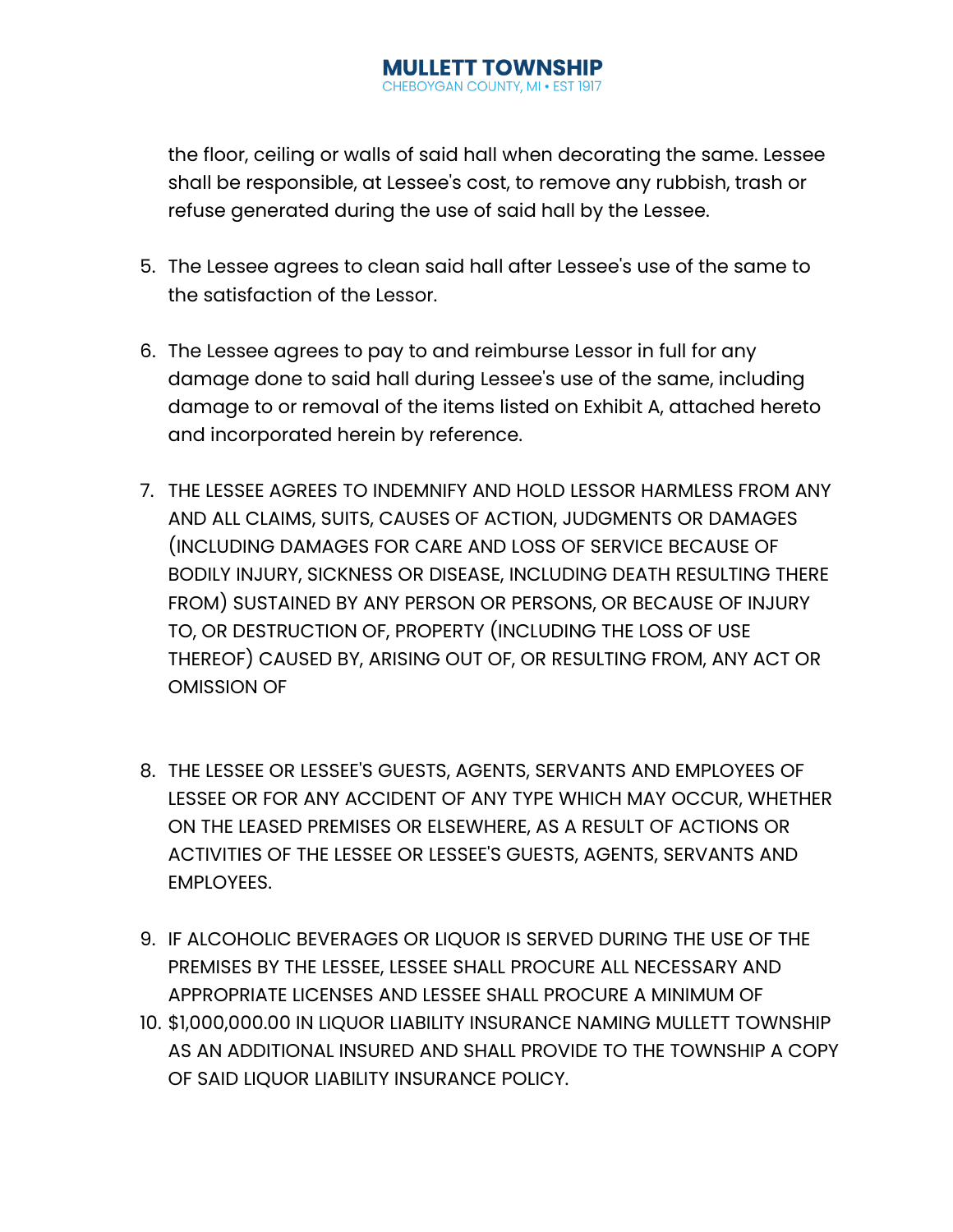## **MULLETT TOWNSHIP** CHEBOYGAN COUNTY, MI . EST 1917

- 11. If alcoholic beverages or liquor is to be served during the use of the premises by the Lessee, the Lessee agrees to hire and pay for the Mullett Township Constable or an off-duty police officer to be present at the Mullett Township Hall during all times that the hall is leased by the Lessee.
- 12. The Lessee agrees to vacate the Mullett Township Hall by 1:00 am. However, Lessee agrees that any band or music provider, of any nature whatsoever, shall cease playing by 12:00 midnight.
- 13. If Lessee shall default on the terms, covenants, conditions, and agreements contained in this lease, and if Lessor shall incur any legal fees or court costs in having to enforce the terms, covenants, conditions and agreements contained in this lease, through legal proceedings or otherwise, Lessee agrees to reimburse the Lessor for Lessor's actual attorney fees and court costs incurred in such legal proceedings or otherwise,
- 14. The terms, covenants, conditions and agreements, made and entered into by the parties hereto are declared binding on their respective, heirs, and assigns.

IN WITNESS WHEREOF, the parties hereto have executed this lease agreement the day and year first above written.

Mullett Township, Lessor

By: Title: when the same of the same of the same of the same of the same of the same of the same of the same o

| Lessee | Lessee |
|--------|--------|
|--------|--------|